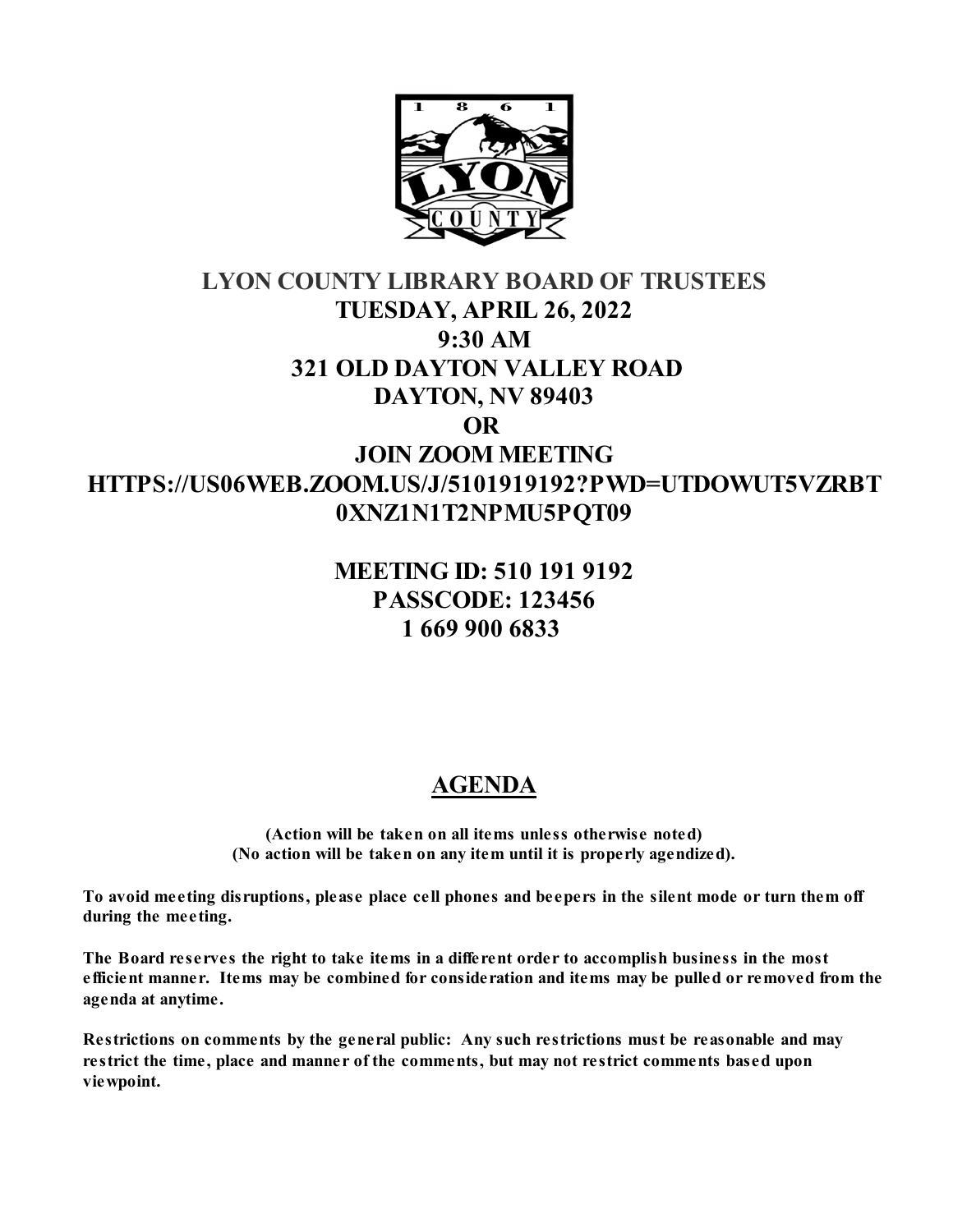**Note:** - *The Board of Trustees reserves the right to take items in a different order to accomplish business in the most efficient manner. Items may be combined for consideration of the Board of Trustees and items may be pulled or removed from the agenda at any time. No action will be taken on any item not listed for action on the agenda.*

## **1. Roll Call**

## **2. Pledge of Allegiance**

**3. Public Participation (no action will be taken on any item until properly agendized)** - *It is anticipated that public participation will be held at this time, though it may be returned to at any time during the agenda. Citizens wishing to speak during public participation are asked to state their name for the record and will be limited to 3 minutes. The Board will conduct public comment after discussion of each agenda action item, but before the Board takes any action.*

## **4. For Possible Action: Review and Adoption of Agenda**

## **5. Correspondence**

5a. For Information Only: Correspondence [Correspondence March 23, 2022.pdf](https://legistarweb-production.s3.amazonaws.com/uploads/attachment/pdf/1305927/Correspondence_March_23__2022.pdf) [Correspondence April 6, 2022.pdf](https://legistarweb-production.s3.amazonaws.com/uploads/attachment/pdf/1318940/Correspondence_April_6__2022.pdf)

#### **6. New Business**

- 6a. For Information Only: County Updates
- 6b. For Possible Action: Approve a Proposal for a Part Time Student Library Aide for Smith Valley Library in 2022-23 to be funded by the Friends of the Smith Valley Library.

[- Library Aide Proposal.pdf](https://legistarweb-production.s3.amazonaws.com/uploads/attachment/pdf/1316166/-_Library_Aide_Proposal.pdf)

## **7. Director's Report**

For Information Only: Director's report 4-26-2022 [Director's Report 4-26-2022.pdf](https://legistarweb-production.s3.amazonaws.com/uploads/attachment/pdf/1333280/Director_s_Report_4-26-2022.pdf)

## **8. For Possible Action: Review and Accept Claims**

For Possible Action: Review and accept claims for 4-26-2022 [Claims 4-26-2022.pdf](https://legistarweb-production.s3.amazonaws.com/uploads/attachment/pdf/1333344/Claims_4-26-2022.pdf)

## **9. For Possible Action: Review and approve minutes**

9a. For Possible Action: Review and approve minutes from the March 22, 2022 meeting. [Library Board Minutes 3-22-2022.pdf](https://legistarweb-production.s3.amazonaws.com/uploads/attachment/pdf/1324144/Library_Board_Minutes_3-22-2022.pdf)

## **10. Friends of the Library Reports and Comments**

## **11. Board of Trustees Comments**